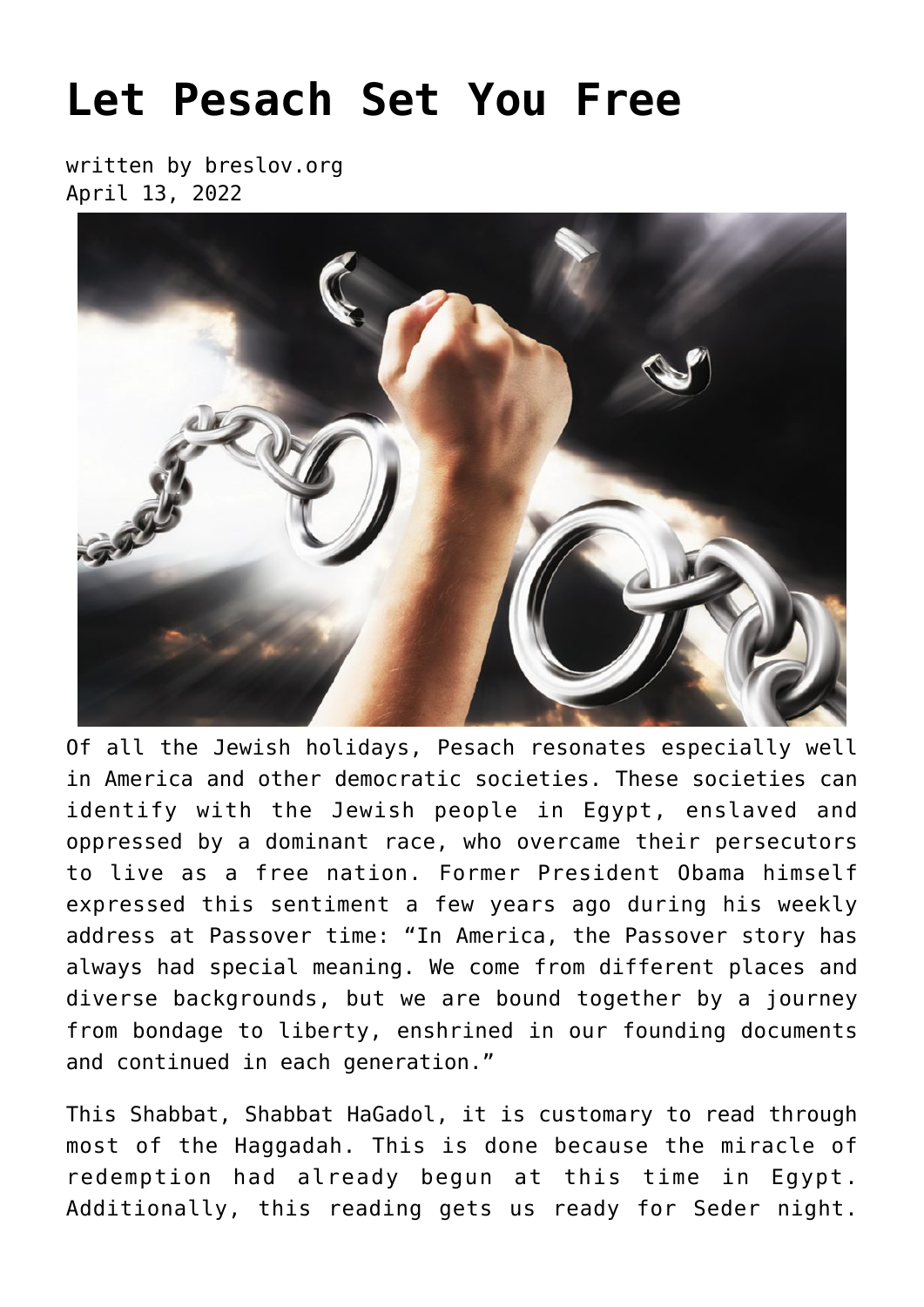Although we will stop short of reading this part of the Haggadah this Shabbat, our Sages summed up the purpose of the Seder by quoting the passage "In each generation, each person is obligated to see himself as though he personally went out of Egypt."

Pesach is more than a historical remembrance – it's a reenactment. The proper observance of Pesach isn't just a matter of reading certain words and doing certain things, but of tasting and experiencing personal freedom. The observance of Pesach and its customs should serve as a catalyst that spiritually elevates us above the physical limitations of this world and all its worries, anxieties and issues.

And yet, so many kvetch about all the cleaning and shopping and prep work it takes to get ready for Pesach and the Seder. Isn't this process supposed to be liberating? Where are we going wrong?

Reb Noson writes:

"Rebbe Nachman cautions us not to be overly stringent in any observance. The Rebbe quotes the Talmudic maxims "God does not rule over His creatures with tyranny" (*Avodah Zarah* 3a), and "The Torah was not given to the ministering angels" (*Berakhot* 25b) …

"Rebbe Nachman was also very much against all the special stringencies that are observed on Pesach. Many people go so far in observing many fine points of custom that they are literally depressed by the holiday. He spoke about this at length. One of his followers once asked the Rebbe exactly how to act with regard to an ultra-stringent observance. The Rebbe made a joke of it.

"The Rebbe spoke about this quite often. He said that these ultra-strict practices are nothing more than confused foolishness. He told us that he had also been caught up in this and would waste much time thinking up all sorts of